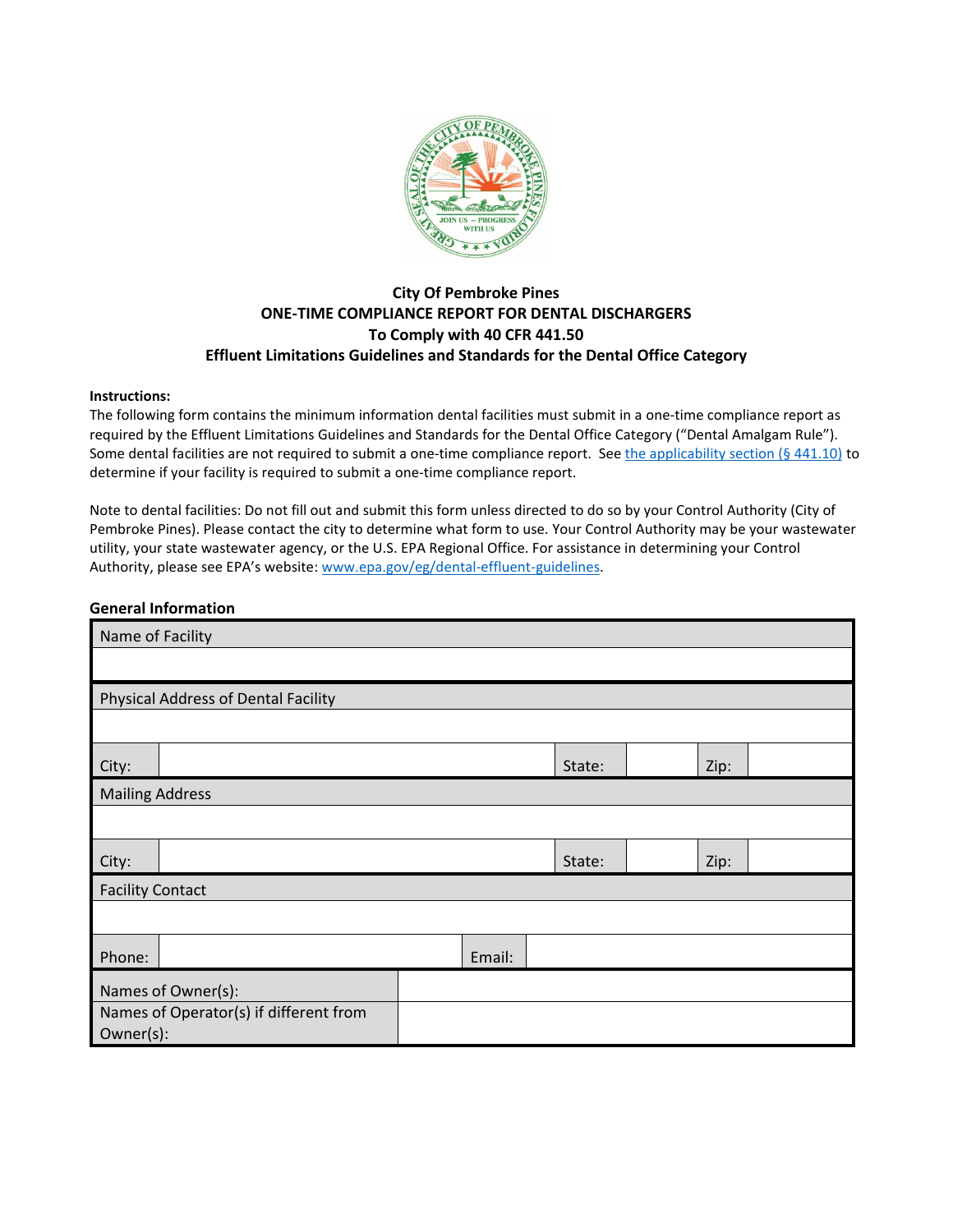# **Applicability: Please Select One of the Following**

|        | This facility is a dental discharger subject to this rule (40 CFR Part 441) and it places or removes dental |  |  |  |  |
|--------|-------------------------------------------------------------------------------------------------------------|--|--|--|--|
|        | amalgam.                                                                                                    |  |  |  |  |
|        | Complete sections A, B, C, D, and E                                                                         |  |  |  |  |
| $\Box$ | This facility is a dental discharger subject to this rule and (1) it does not place dental amalgam, and (2) |  |  |  |  |
|        | it does not remove amalgam except in limited emergency or unplanned, unanticipated circumstances.           |  |  |  |  |
|        | Complete section E only                                                                                     |  |  |  |  |
|        | (Also, select if applicable) Transfer of Ownership (§ 441.50(a)(4))                                         |  |  |  |  |
| $\Box$ | This facility is a dental discharger subject to this rule (40 CFR Part 441), and it has previously          |  |  |  |  |
|        | submitted a one-time compliance report. This facility is submitting a new One Time Compliance               |  |  |  |  |
|        |                                                                                                             |  |  |  |  |
|        | Report because of a transfer of ownership as required by $\S$ 441.50(a) (4).                                |  |  |  |  |

### **Section A**

### **Description of Facility**

| Total number of chairs:                                                                                                                      |                                                                                       |  |  |  |
|----------------------------------------------------------------------------------------------------------------------------------------------|---------------------------------------------------------------------------------------|--|--|--|
| Total number of chairs at which amalgam may be present in the resulting<br>wastewater (i.e., chairs where amalgam may be placed or removed): |                                                                                       |  |  |  |
|                                                                                                                                              | Description of any amalgam separator(s) or equivalent device(s) currently operated:   |  |  |  |
|                                                                                                                                              |                                                                                       |  |  |  |
|                                                                                                                                              |                                                                                       |  |  |  |
|                                                                                                                                              |                                                                                       |  |  |  |
|                                                                                                                                              |                                                                                       |  |  |  |
| <b>YES</b><br>NO.<br>ownership.                                                                                                              | The facility discharged amalgam process wastewater prior to July 14th, 2017 under any |  |  |  |

### **Section B**

# **Description of Amalgam Separator or Equivalent Device**

|             | The dental facility has installed one or more ISO 11143 (or ANSI/ADA 108-2009) compliant                |                                                                                               |                             | Chairs: |
|-------------|---------------------------------------------------------------------------------------------------------|-----------------------------------------------------------------------------------------------|-----------------------------|---------|
|             | amalgam separators (or equivalent devices) that captures all amalgam containing waste at                |                                                                                               |                             |         |
|             | the following number of chairs at which amalgam placement or removal may occur:                         |                                                                                               |                             |         |
|             | The dental facility installed prior to June 14, 2017 one or more existing amalgam separators<br>Chairs: |                                                                                               |                             |         |
|             |                                                                                                         | that do not meet the requirements of $\S$ 441.30(a)(1)(i) and (ii) at the following number of |                             |         |
|             |                                                                                                         | chairs at which amalgam placement or removal may occur:                                       |                             |         |
|             | I understand that such separators must be replaced with one or more amalgam separators (or              |                                                                                               |                             |         |
|             | equivalent devices) that meet the requirements of $\S$ 441.30(a) (1) or $\S$ 441.30(a) (2), after their |                                                                                               |                             |         |
|             | useful life has ended, and no later than June 14, 2027, whichever is sooner.                            |                                                                                               |                             |         |
| <b>Make</b> |                                                                                                         | Model                                                                                         | <b>Year of installation</b> |         |
|             |                                                                                                         |                                                                                               |                             |         |
|             |                                                                                                         |                                                                                               |                             |         |
|             |                                                                                                         |                                                                                               |                             |         |
|             |                                                                                                         |                                                                                               |                             |         |
|             |                                                                                                         |                                                                                               |                             |         |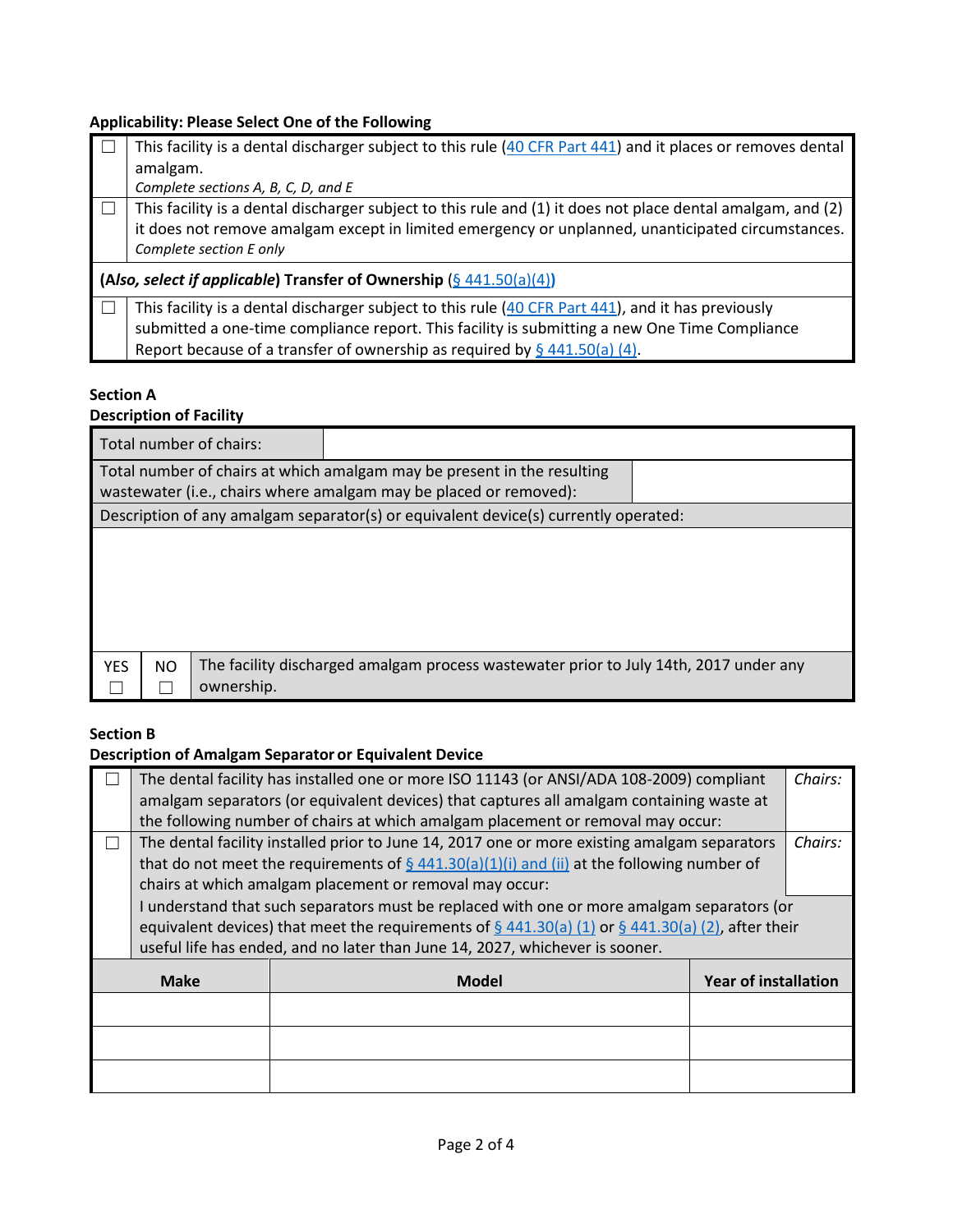| My facility operates an equivalent device. |              |                         |                                                                                                          |  |
|--------------------------------------------|--------------|-------------------------|----------------------------------------------------------------------------------------------------------|--|
| <b>Make</b>                                | <b>Model</b> | Year of<br>installation | Average removal<br>efficiency of<br>equivalent device,<br>as determined per $S$<br>441.30(a) (2) i- iii. |  |
|                                            |              |                         |                                                                                                          |  |
|                                            |              |                         |                                                                                                          |  |
|                                            |              |                         |                                                                                                          |  |
|                                            |              |                         |                                                                                                          |  |

### **Section C Design, Operation and Maintenance of Amalgam Separator/Equivalent Device**

| <b>YES</b>                                                                                                                                                       | I certify that the amalgam separator (or equivalent device) is designed and will be<br>operated and maintained to meet the requirements in $\S$ 441.30 or $\S$ 441.40. |  |  |
|------------------------------------------------------------------------------------------------------------------------------------------------------------------|------------------------------------------------------------------------------------------------------------------------------------------------------------------------|--|--|
| A third-party service provider is under contract with this facility to ensure proper operation and<br>maintenance in accordance with $\S$ 441.30 or $\S$ 441.40. |                                                                                                                                                                        |  |  |
| <b>YES</b>                                                                                                                                                       | Name of third-party service<br>provider (e.g. Company<br>Name) that maintains the<br>amalgam separator or<br>equivalent device (if<br>applicable):                     |  |  |
| <b>NO</b>                                                                                                                                                        | If none, provide a description of the practices employed by the facility to ensure<br>proper operation and maintenance in accordance with $\S$ 441.30 or $\S$ 441.40.  |  |  |
| Describe practices:                                                                                                                                              |                                                                                                                                                                        |  |  |

### **Section D**

# **Best Management Practices (BMP) Certifications**

 $\Box$  The above named dental discharger is implementing the following BMPs as specified in § [441.30\(b\)](https://www.federalregister.gov/d/2017-12338/p-299) or [§ 441.40](https://www.federalregister.gov/d/2017-12338/p-309) and will continue to do so.